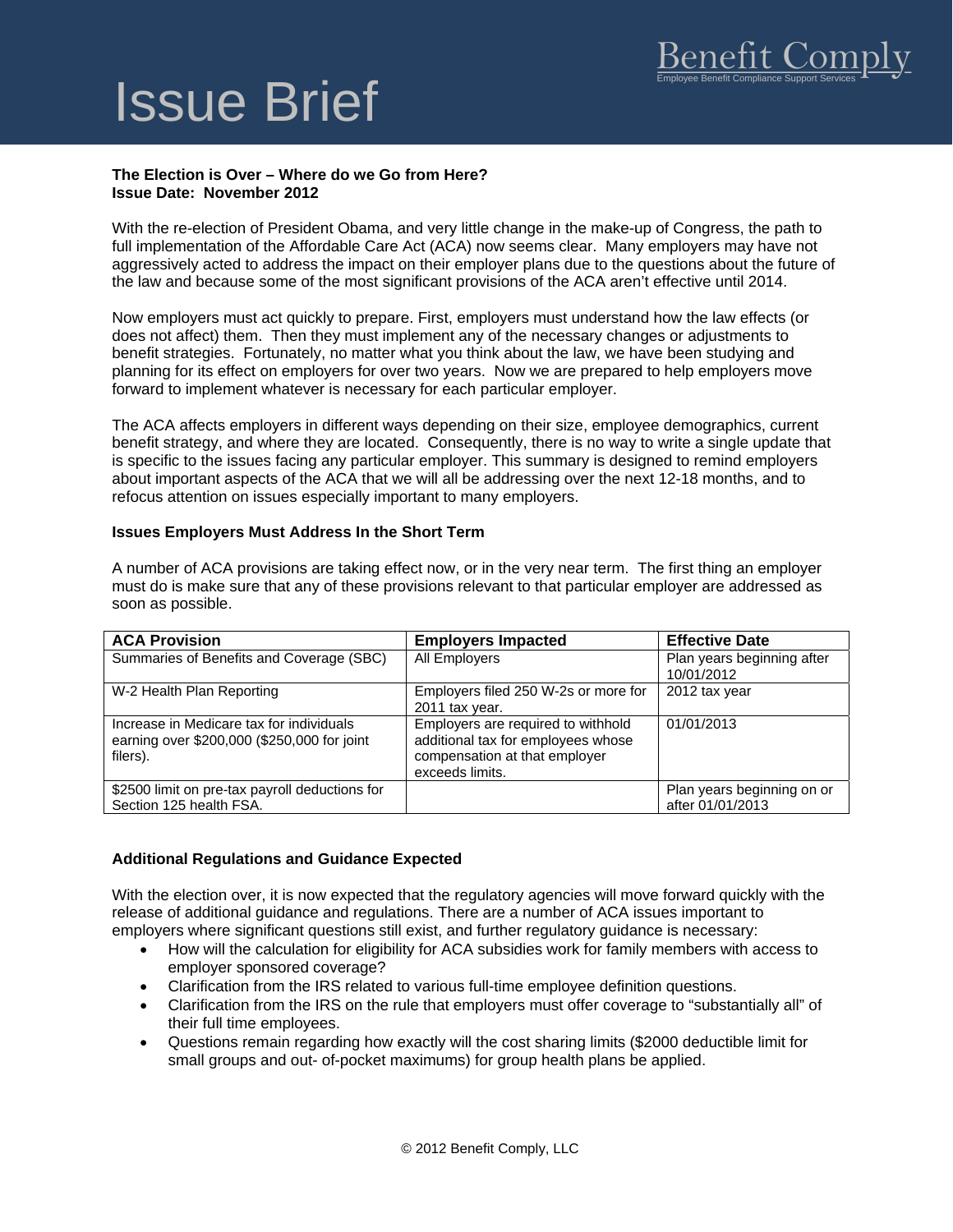## **Individual Subsidies and Individual Mandate Tax Effective 2014**

Some have referred to the ACA's provisions designed to reduce the number of uninsured as the carrot and the stick approach. The "stick" is the individual mandate tax that goes into effect in 2014 for individuals who do not have qualifying health insurance. The "carrot" is made up of subsidies available to low and middle income individuals to help reduce the cost of individual health insurance.

## "Subsidies"

Beginning in 2014 individuals with incomes less than 400% of the federal Poverty Level (FPL) may qualify for a premium tax credit which would be applied toward the cost of purchasing individual health insurance through an Exchange.

It is important for employers, and employees to understand that the tax credit is not available to individuals who are eligible for "affordable" employer sponsored insurance. Affordable is defined as the cost for the employee to participate in employer sponsored coverage that is less than 9.5% of the individual's income. Employers will also be required to send a notice to employees early in 2013 that informs them of the Exchanges and the availability of the tax credit. This is bound to generate many questions from employees.

Employers need to understand how their current benefits affect their employee's eligibility for these subsidies. Employers which already offer qualified "affordable" coverage to employees have an opportunity while informing them that they will not be eligible for the subsidies, to "sell" the fact that it is because the employer already offers good, "affordable", health benefits.

## **Employer Coverage Requirements and Penalties**

Beginning in 2014 the ACA requires employers with more than 50 employees to offer health insurance to all full-time employees or face the possibility of paying a penalty. The impact of the coverage requirement affects employers very differently depending on current employee income demographics, employer plan design, and employer contribution strategy.

As we have studied these rules, and analyzed specific employers, a few trends have become apparent. One of the most important things employers have discovered is that a majority of them face little or no risk of paying a significant ACA penalty related to employee coverage.

- Employers that have employees with average (or above average) incomes, which already offer "affordable" health insurance to their full time employees face little or no risk of paying an employer penalty
- Employers with a large number of very low income employees must carefully analyze the rules, and may need to make changes to strategy depending on the structure of the current health benefits offered, and the goals of the employer.
- Employers that currently do not offer qualifying coverage to all full time employees, or that require employees to pay relatively high contributions, face the greatest challenges. Some industries, such as hospitality, restaurants, and retail, have a greater portion of employers which will need to consider significant changes to employee benefits strategies.

Regardless of the trends, every employer subject to these rules needs to carefully analyze their current benefits structure and strategy to understand clearly how the rules apply to their particular situation. And remember, the ACA coverage requirements and penalties only apply to "applicable large employers" with more than 50 employees. The ACA does not require small employers to offer health insurance to their employees.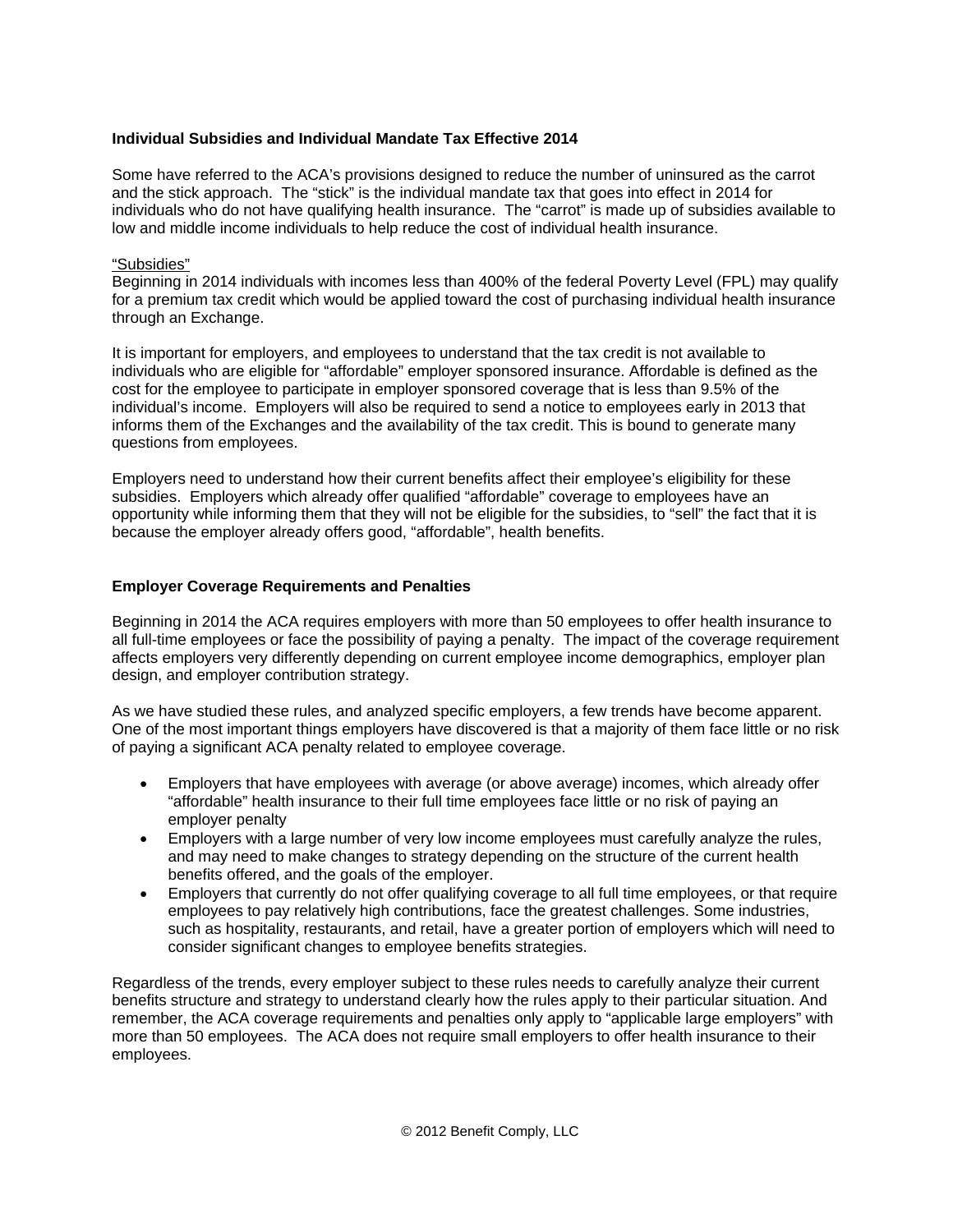## **Decisions Facing States**

Some major provisions of the ACA are greatly impacted by decisions made by individual states. Results of state elections could also affect the direction of the ACA in different states.

## **Exchanges**

The ACA requires states to set up insurance marketplaces, called Exchanges, where health insurance companies and non-profit organizations will sell individual and small employer health insurance policies. If the state does not set up an Exchange, the Federal Government will operate one in that state.

The ACA defines small employers as less than 100 employees (however, states have the option to define it as less than 50 until 2017). So far, about 20 states have either already developed the infrastructure or are planning to open an exchange. Others have taken a wait and see approach, or have decided not to operate an exchange at all and let the Federal Government move forward in that state.

States have tremendous flexibility in how they set up and operate a state based exchange. As a result, group health insurance options for small employers will vary dramatically from state to state. It is also expected that insurance companies will continue to offer small group products outside the exchange in most states (however, the ACA imposes similar rating, underwriting, and other insurance rules on policies sold inside or outside the exchange, so there may not be large differences between polices in the two markets).

The Federal Government is preparing to offer at least 2 health plans through a Federal Exchange to individuals nationwide. Premiums and benefits for these plans will be negotiated by the United States Office of Personnel Management (OPM), the agency that arranges health benefits for federal employees. These plans will be available to individuals beginning in 2014 in states that choose not to set up a state based exchange. It is unclear at this time if these plans will be offered to small groups.

#### Medicaid

Because of the recent Supreme Court decision, states have the option to opt-out of the expanded Medicaid eligibility contained in the ACA. Under the ACA Medicaid eligibility is expanded to include anyone with an income up to 138% of Federal Poverty Level (FPL). Based on the FPL in 2012, a family of 4 with a household income of less than \$31,809 would qualify for Medicaid under the expanded definition. Currently Medicaid eligibility differs significantly from state to state, with many states not offering any Medicaid coverage to adults without children regardless of income.

The Federal Government will cover 100% of the cost of the newly eligible Medicaid individuals through 2016. Beginning in 2017 the Federal contribution to the cost reduces each year until it pays 90% of the costs (with State responsible for 10%) from 2020 forward. We expect many state legislatures to take up and debate this issue early in 2013.

Employers may be surprised to learn that some lower income employees will be eligible for Medicaid in states which adopt the expanded definition. Employers with large numbers of lower income employees will need to prepare for the fact that expanded Medicaid eligibly could affect employee participation rates.